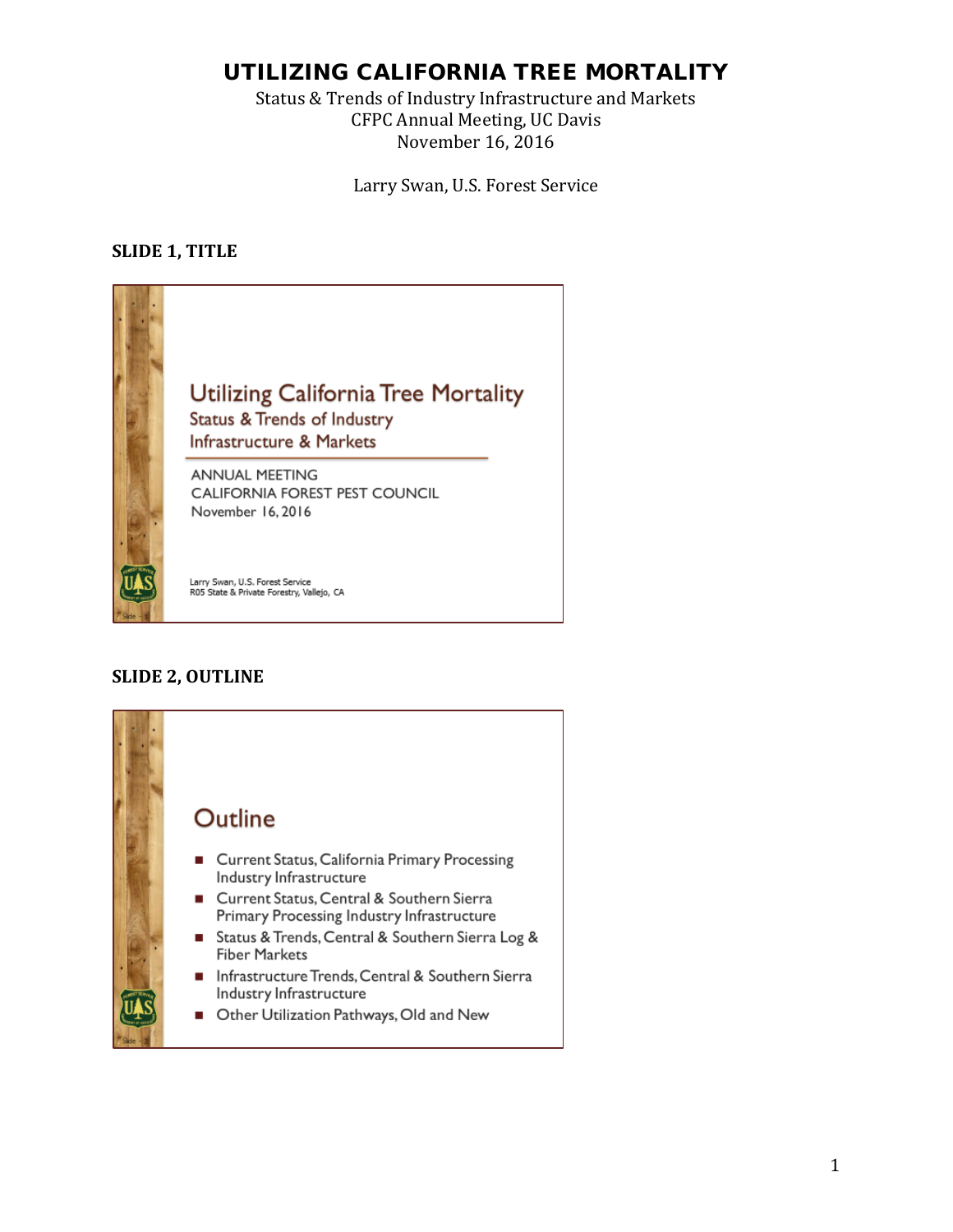

**Biomass** - The term biomass refers to structural and non-structural carbohydrates and other compounds produced through photosynthesis consisting of plant materials and agricultural, industrial, and municipal wastes and residues. The components of biomass include cellulose, hemicelluloses, lignin, lipids, proteins, simple sugars, starches, water, hydrocarbons, ash and other compounds (unattributed citation).

**Forest Biomass** – Byproducts or residuals from forest management and wood processing. Forest biomass directly from the woods is usually either ground or chipped into smaller particles. Wood processing waste includes hog fuel (general term that includes bark), chips, sawdust and shavings.

**Ag Biomass** – For the purpose of this presentation, agricultural biomass includes prunings, orchard removals, and food processing residuals, such as shells, pits and hulls. Manure, corn stover, pomace (i.e. seeds, stems and skins left over from making wine) and other "wet" material are not usually included in this definition for conventional biomass energy plants in California (i.e. does not include biodigesters).

**Urban Biomass** – Urban biomass includes green waste (tends to be higher moisture content), construction and demolition debris, pruning and tree removals, and pallets/dunnage. Urban biomass normally requires additional sorting to remove contaminants, such as plastic, metal, and treated wood.

**Forest Products Infrastructure** – Includes management, harvest, transportation, processing, marketing, distribution, and related specialized skills and support, such as financial/insurance services and equipment/supplies vendors, for logs, residuals, and finished products.

**Primary vs Secondary Processing** - 1° processing refers to conversion of logs to lumber, chips, posts/poles, mulch, shavings, pellets (pellet furnish is rarely made from logs in the Western U.S.), particle board (the one California particle board plant is attempting to make some of its furnish from logs), and other products. 2° processing refers to further processing and adding value to 1° products, like pallets and dunnage, I-beams, roof trusses, millwork (e.g. windows, doors and flooring), furniture, cabinets etc.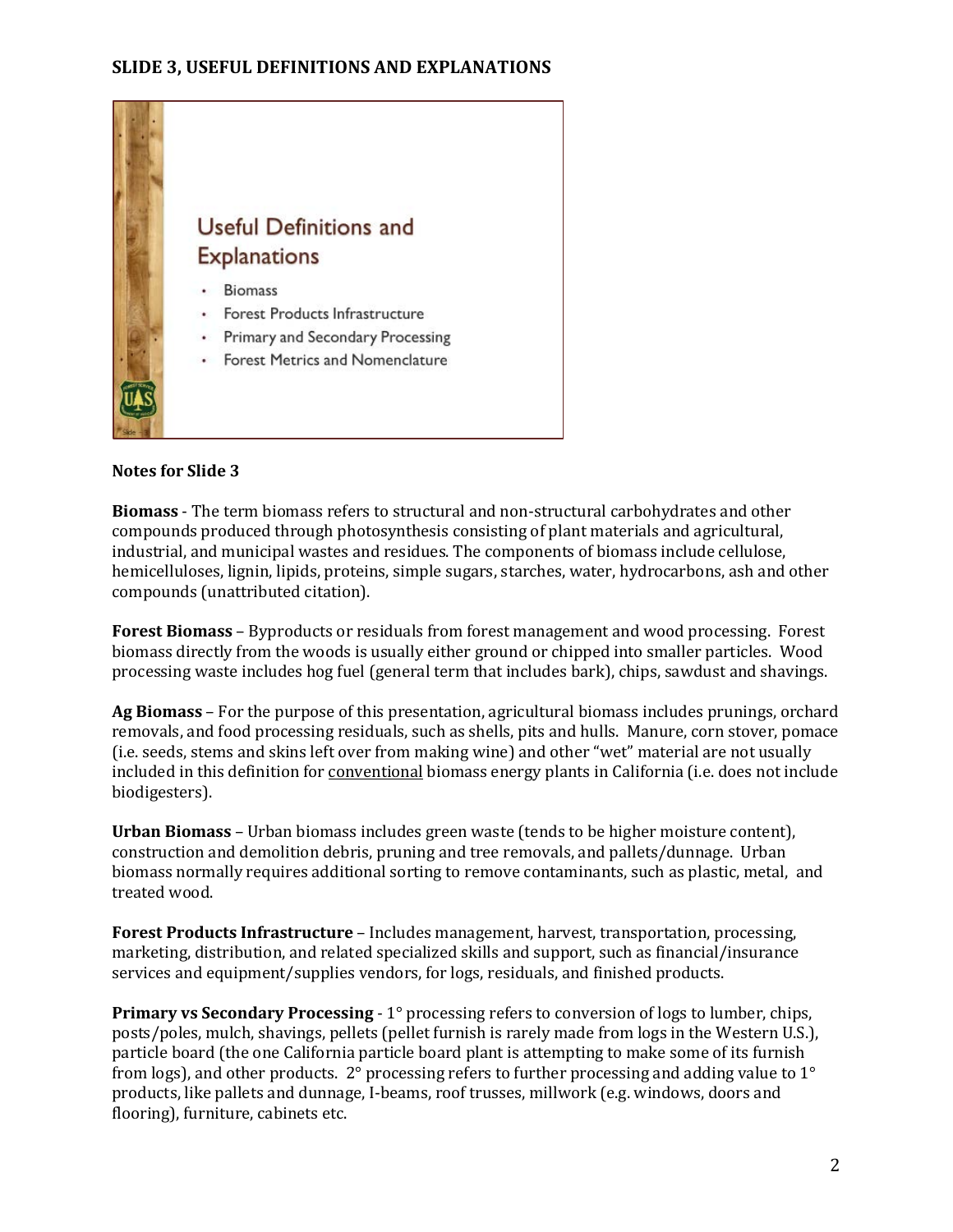**Forest Metrics and Nomenclature** - Forest and wood products measurements are sometimes referred by outsiders as a professional "black box". One example of why metrics and nomenclature are important is when board feet (i.e. "bd ft" or "BF") are discussed: Standing timber (cruising), logs (scaling) or lumber (board foot tally, nominal).

The same is true for moisture content: Is it "dry basis" (usually for lumber, veneer, and millwork; i.e. the difference between initial mass – oven dry mass/oven dry mass) or "wet basis" (usually for chipped or ground wood; i.e. difference between initial mass and oven dry mass/initial mass. [Note: "Oven dry" or "bone dry" weight is obtained by following ASTM protocol.]

## **SLIDE 4, CURRENT STATUS OF CALIFORNIA WOOD PRODUCTS PROCESSING INDUSTRY**



## **Notes for Slide 4**

## **Photo Credits**

Photo 1, Log Deck, Redwood Empire, Cloverdale (L. Swan, USFS, 7/2016) Photo 2, Blue Stain Veneer, Roseburg Forest Products, Weed (L. Swan, USFS, 8/2016)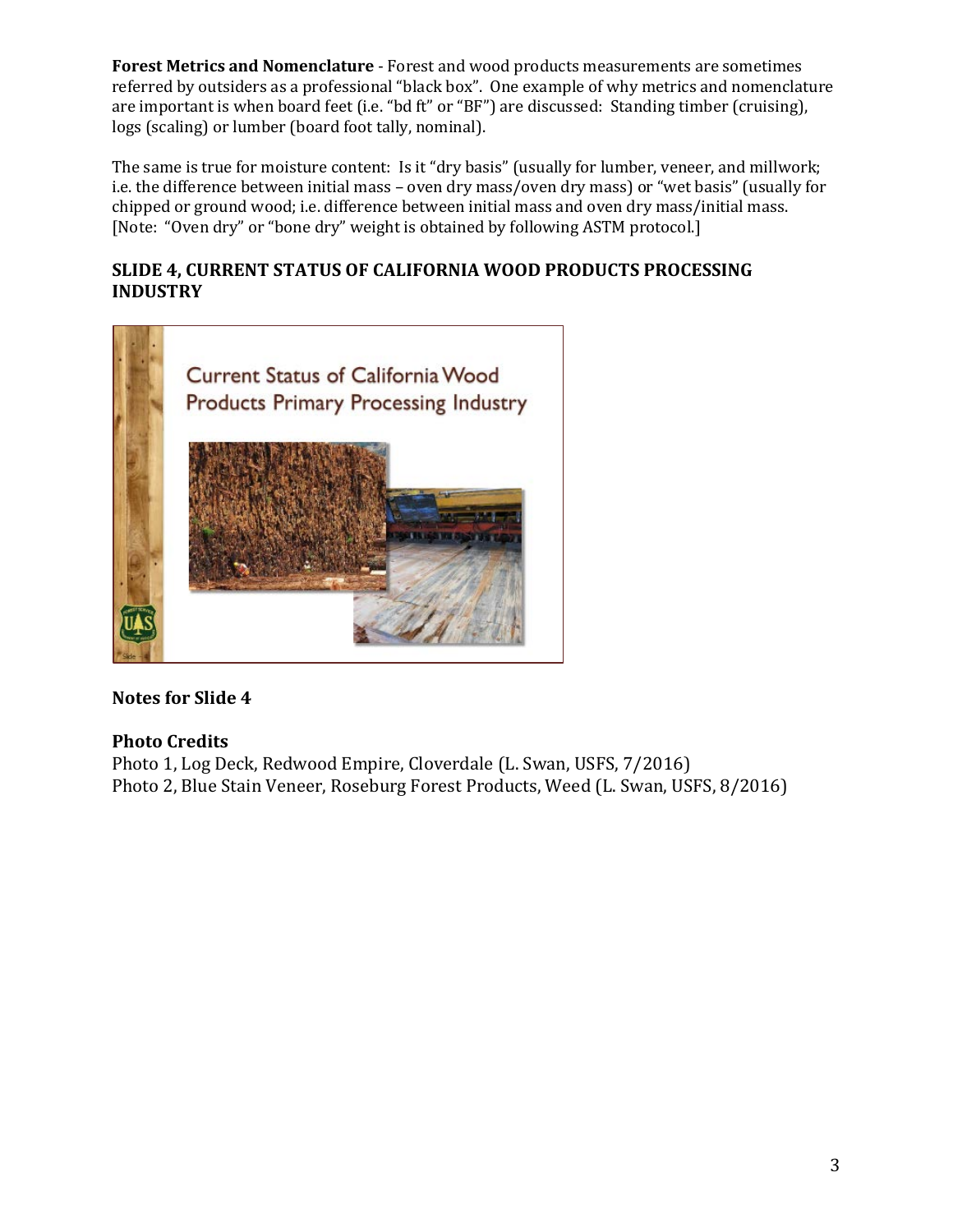## **SLIDE 5, TABLE, CALIFORNIA WOOD PRODUCTS PRIMARY PROCESSING INFRASTRUCTURE**



# California Wood Products Primary Processing Infrastructure (11/2016)

| Geographic Area            | <b>Sawmills</b> | Veneer<br><b>Plants</b> | Post &<br>Pole | Whole Log<br>Shavings<br>Mill | Total |
|----------------------------|-----------------|-------------------------|----------------|-------------------------------|-------|
| Central & North Coast      | 11              | 0                       | 0              | 0                             | 11    |
| Northern Calif.            | 9               | 2                       | 2              | 0                             | 13    |
| Central & Southern Sierras | 4               | 0                       | 0              | 1                             | 5     |
| Southern CA                | 1               | 0                       | 0              | 0                             | 1     |
| Total                      | 25              | 2                       | 2              | 1                             | 30    |

**Notes for Slide 5**

**Observations for Central and Southern Sierra –** Statewide processing capacity is not ideally located for current tree mortality volume. Central and Southern Sierra sawmills include SPI Lincoln (large and small log mills in one complex), SPI Sonora Standard (large log mill), SPI Chinese Camp (small log mill), and Sierra Forest Products (Terra Bella) (large and small log mill) (actual total primary breakdown systems = 6).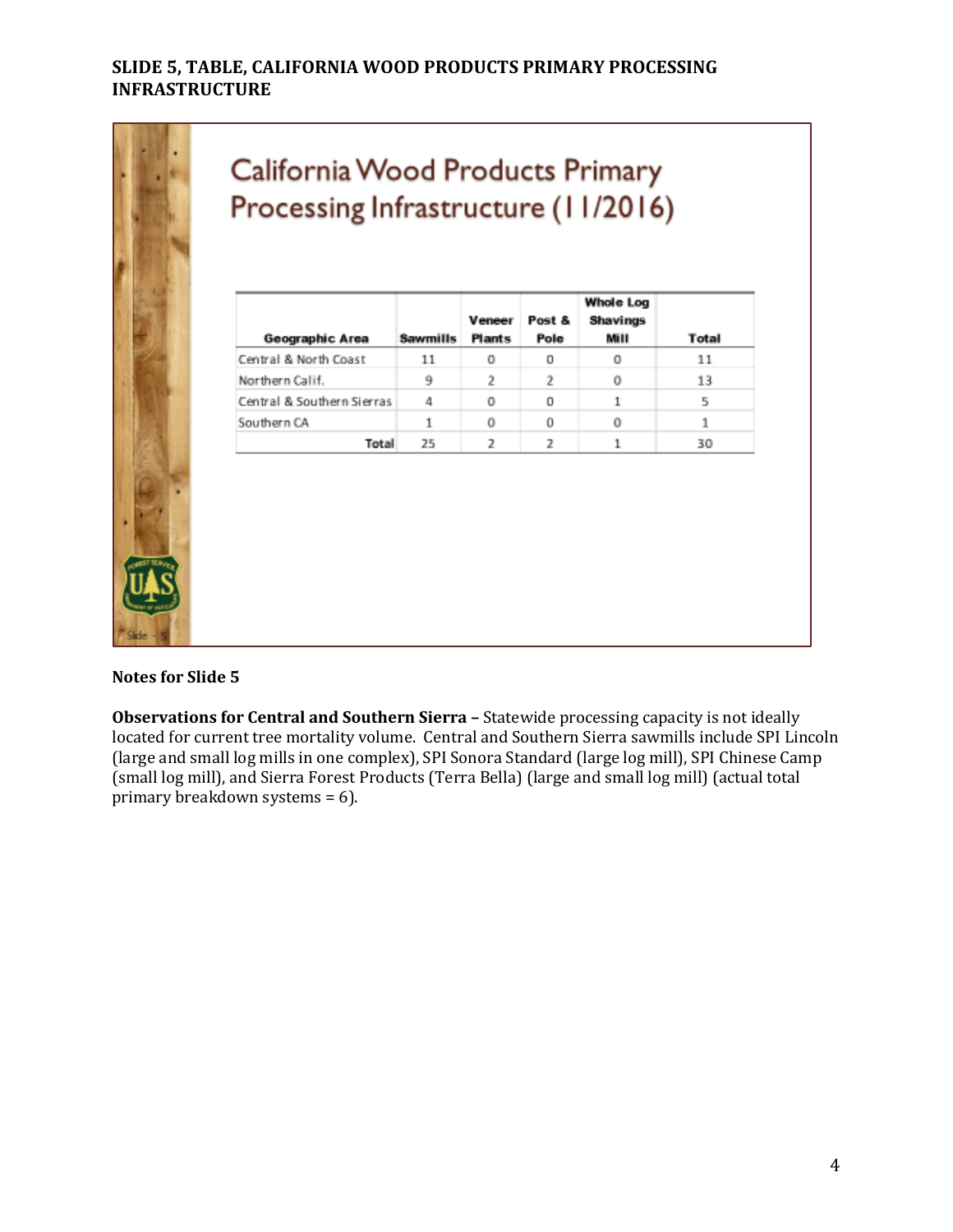

**Statewide Map** – Statewide map is updated quarterly. There is also an interactive electronic version which includes biomass power and primary wood products processing plants, major utility company service areas, and other layers. Background data set is maintained in cooperative effort between UC Berkeley Biomass Center and Forest Service, State & Private Forestry. Hardcopy map version is maintained by Forest Service. Link to UC Berkeley Interactive Map: http://ucanr.edu/sites/WoodyBiomass/Technical\_Assistance/California\_Biomass\_Power\_Plants/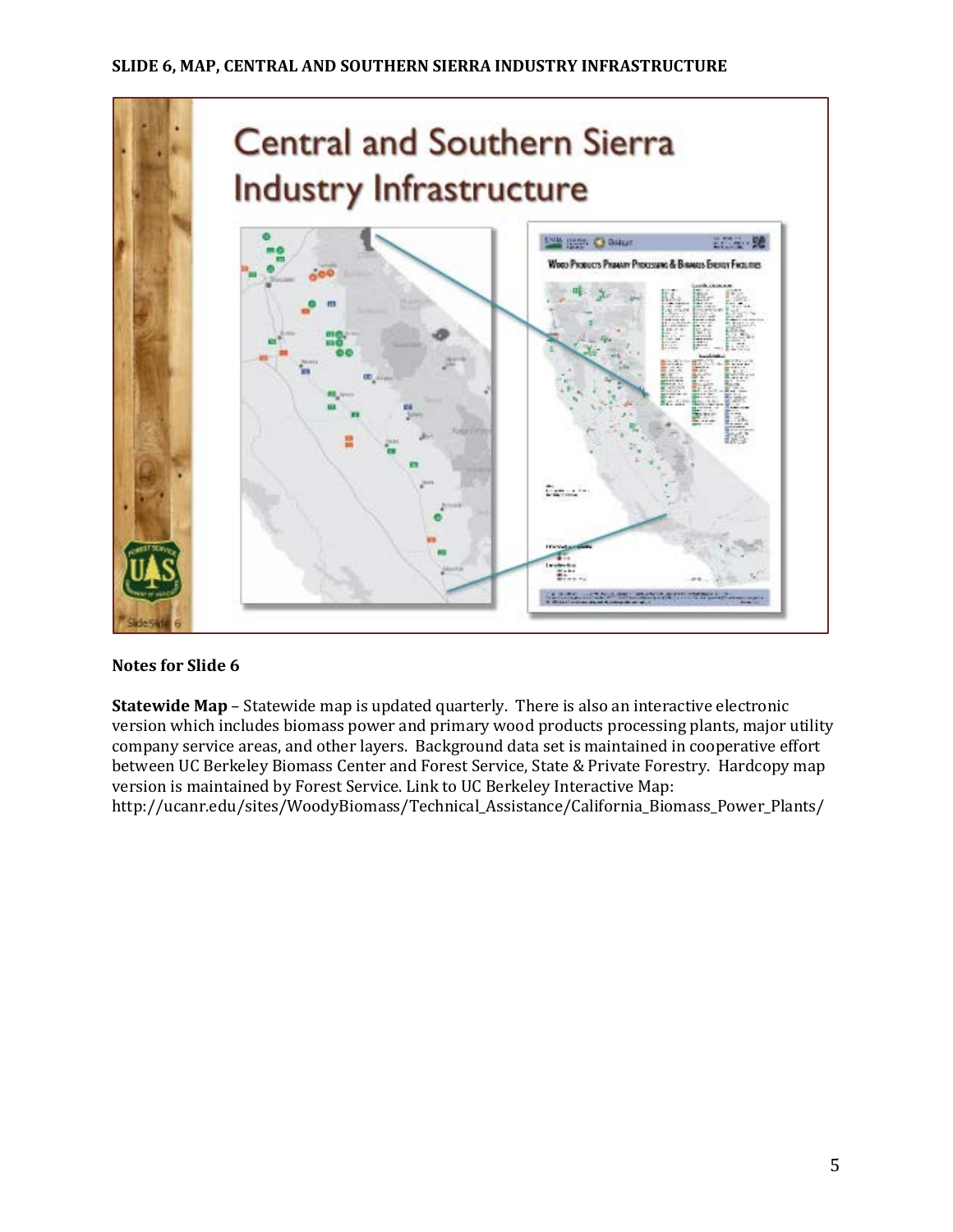

#### **Photo Credits**

Photo 1: Sawdust, Sycan Forest Products, Dairy, OR (L. Swan, USFS, 1992) Photo 2: Forest thinning operation, chipper and forwarder, unknown location and photographer.

**Forest Biomass** - For the purpose of this presentation, forest biomass is residuals from forest management and wood processing. Forest biomass directly from the woods is usually either ground or chipped into smaller particles. Processing waste includes hogfuel (includes bark), clean chips, sawdust and shavings.

**Disposition of Harvest** - In 2012, out of the 421 million cubic feet (MMCF) harvested from public and private lands, 229 MMCF (54%) was used to generate biomass energy (steam or electricity), 115 MMCF was converted to lumber (27%, also includes lumber shrinkage of 5% of total volume harvested), 42 MMCF (10%) was used for animal bedding and mulch products, 17 MMCF (4%) was used for veneer, posts/poles and firewood, and an equal amount, 17 MMCF (4%), was used for particle board and MDF. Reference: *California Forest Products Industry and Timber Harvest, 2012*  (McIver et al. 2015).

**Disposition of Processing Residuals** – A robust wood processing byproducts market is critical to the health of wood processing plants. For example, about 50% of the log processed at a sawmill comes out as lumber and the remainder is residuals, including bark, clean chips, shavings, and sawdust. If mills cannot economically dispose of their residuals, they become non-competitive and are closed.

**Forest Service Biomass Example** – In California, National Forest System lands produce about 381,000 BDT of biomass, with about 75% coming from saw log processing (285,750 BDT) and the remainder in-woods biomass (95,250 BDT).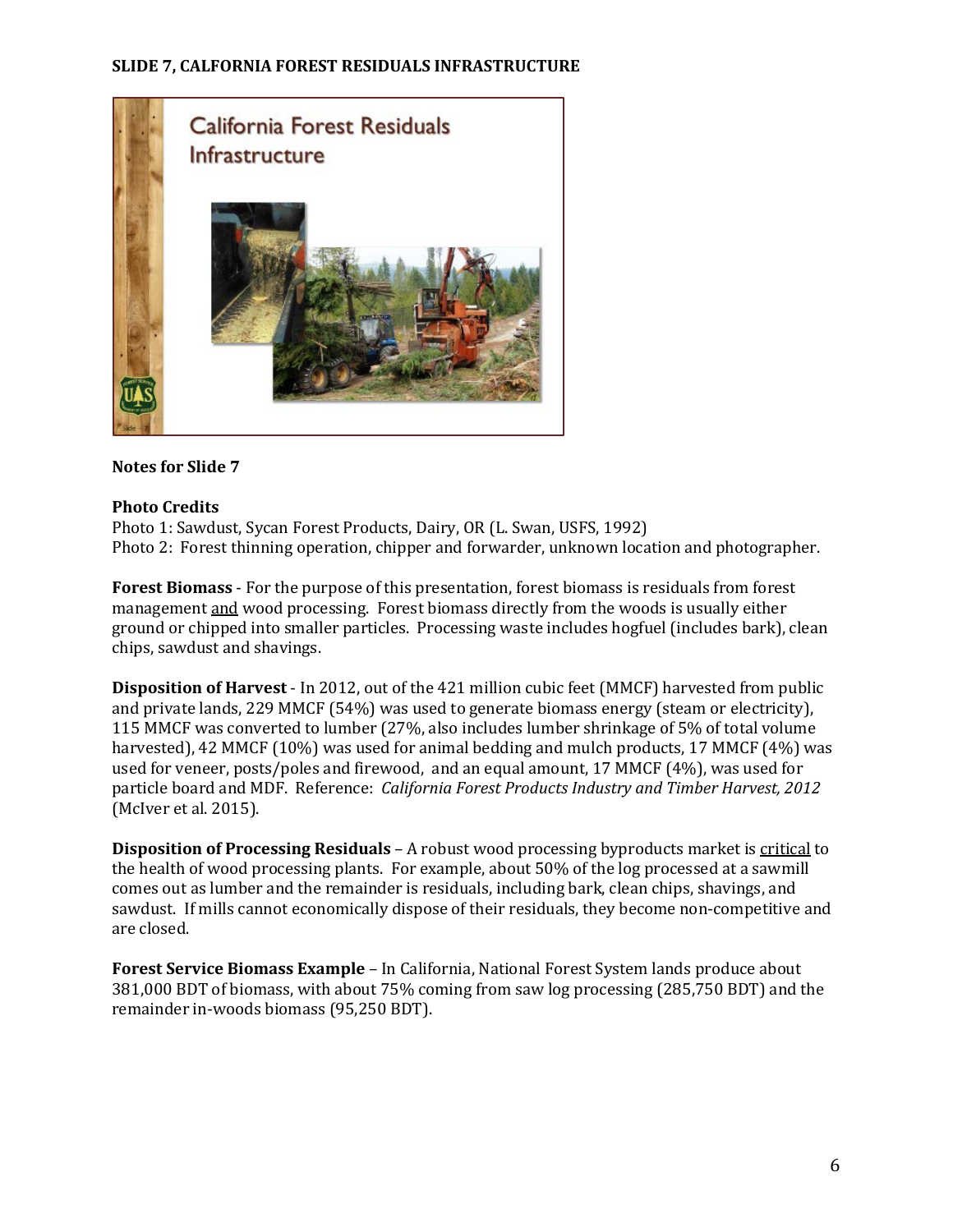|                            | Co-Gen<br>Power<br><b>Plants</b> | Forest<br>Fuel<br>Power<br><b>Plants</b> | Composite<br>Panel<br>(particle | Bark &<br>Chip<br>Mulch<br><b>Plants</b> | <b>Shavings</b><br>Pkg.<br>Plant | Densified<br>Fuel<br><b>Plants</b> | Mulch &<br>Soll<br>Amends. | With Rail<br>Sidings<br>With Bulk<br>Loading |
|----------------------------|----------------------------------|------------------------------------------|---------------------------------|------------------------------------------|----------------------------------|------------------------------------|----------------------------|----------------------------------------------|
| Central & North Coast      | 1                                | 1                                        | o                               | o                                        | O                                | o                                  | $2+$                       | (?)                                          |
| Northern Calif.            | 6                                | $\overline{z}$                           | o                               | $\overline{z}$                           | 1                                | 1(?)                               | (2)                        | 5                                            |
| Central & Southern Sierras | $\mathcal{F}$                    | $\mathbf{1}$                             | 1                               | 1                                        | O                                | 1                                  | (?)                        | 2                                            |
| Southern CA                | O                                | $\Box$                                   | o                               | $\mathbf 0$                              | O                                | o                                  | $2+$                       | 1                                            |
| Total                      | ٩                                | 4                                        | 1                               | 3                                        | 1                                | 2(?)                               | 4+                         | $8+$                                         |
|                            | Geographic Area                  |                                          |                                 | bd)                                      |                                  |                                    |                            |                                              |

**Statewide Observations** – There are no pulp/paper plants remaining in California, so clean chips have to be shipped out-of-state or used for hog fuel or mulch. Pulp/paper chip market is currently poor throughout the PNW and clean chips in California are being burnt for hog fuel or put into mulch markets. There is no significant densified fuel production or related product lines (e.g. animal bedding and BBQ pellets) in California, and no current significant bulk or container export of clean paper chips.

**Observations for Central and Southern Sierra** – The only composite panel plant in California is located in the Central Sierra (i.e. particle board, Martell). There are significant bark, clean chip, and ground mulch and soil amendment markets because of orchard nursery operations in Southern San Joaquin and proximity to S. California. Also only whole log shavings mill in California is located in this area, one of three on the West Coast (others are in Redmond and Cascade Locks, OR).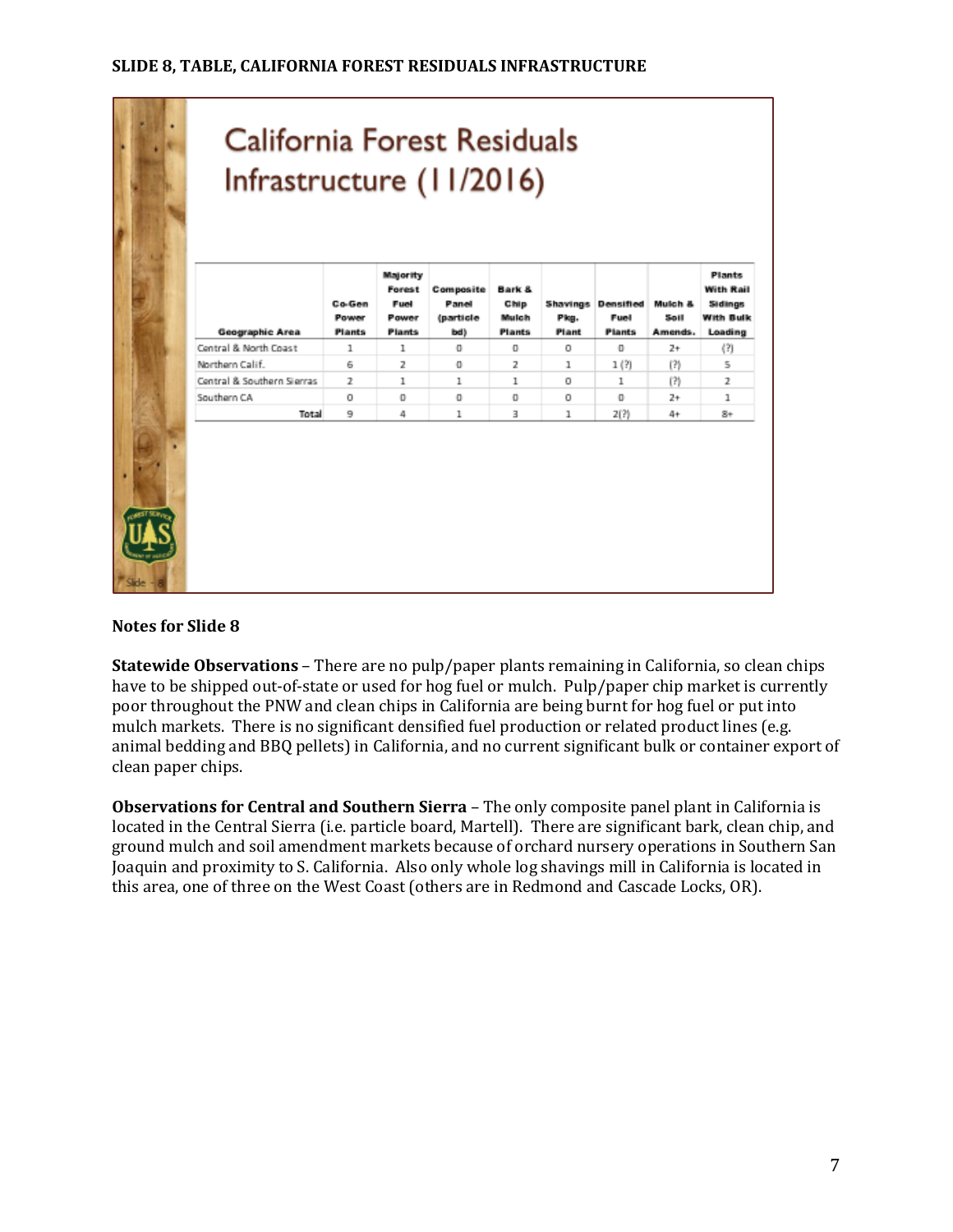#### **SLIDE 9, GRAPHIC, COMPARISON OF FINAL DISPOSITION OF RAW MATERIAL INPUT TO CALIFORNIA & OREGON MILLS**



#### **Notes for Slide 9**

#### **Graphic Credit**

Pie Charts were excerpted from *An Assessment of Wood Business Innovation Opportunities and Markets, Phase 1, Interim Report* (completed by The Beck Group for the National Forest Foundation, with funding from the USDA Forest Service, Pacific Southwest Region), see https://www.nationalforests.org/who-we-are/regional-offices/california-program/californiaassessment-of-wood-business.

**California** - Nearly three quarters of the raw material (i.e. logs) that is further processed in California goes into sawmills. However, sawmills convert less than half of that material into lumber, with much of the balance going into biomass energy, landscape/mulch/bedding, and the panel industry. Note that there is no remaining pulp and paper industry in California, but to allow for time series comparisons in the data there is still a "pulp/paper/panel category".

**Oregon** - Unlike California, the "Pulp/Paper and Board" category [i.e. composite panels] accounts for the highest proportion of fiber disposition in Oregon. Also note that the "Other" category in Oregon includes biomass energy and is only 13 percent of the fiber disposition in Oregon.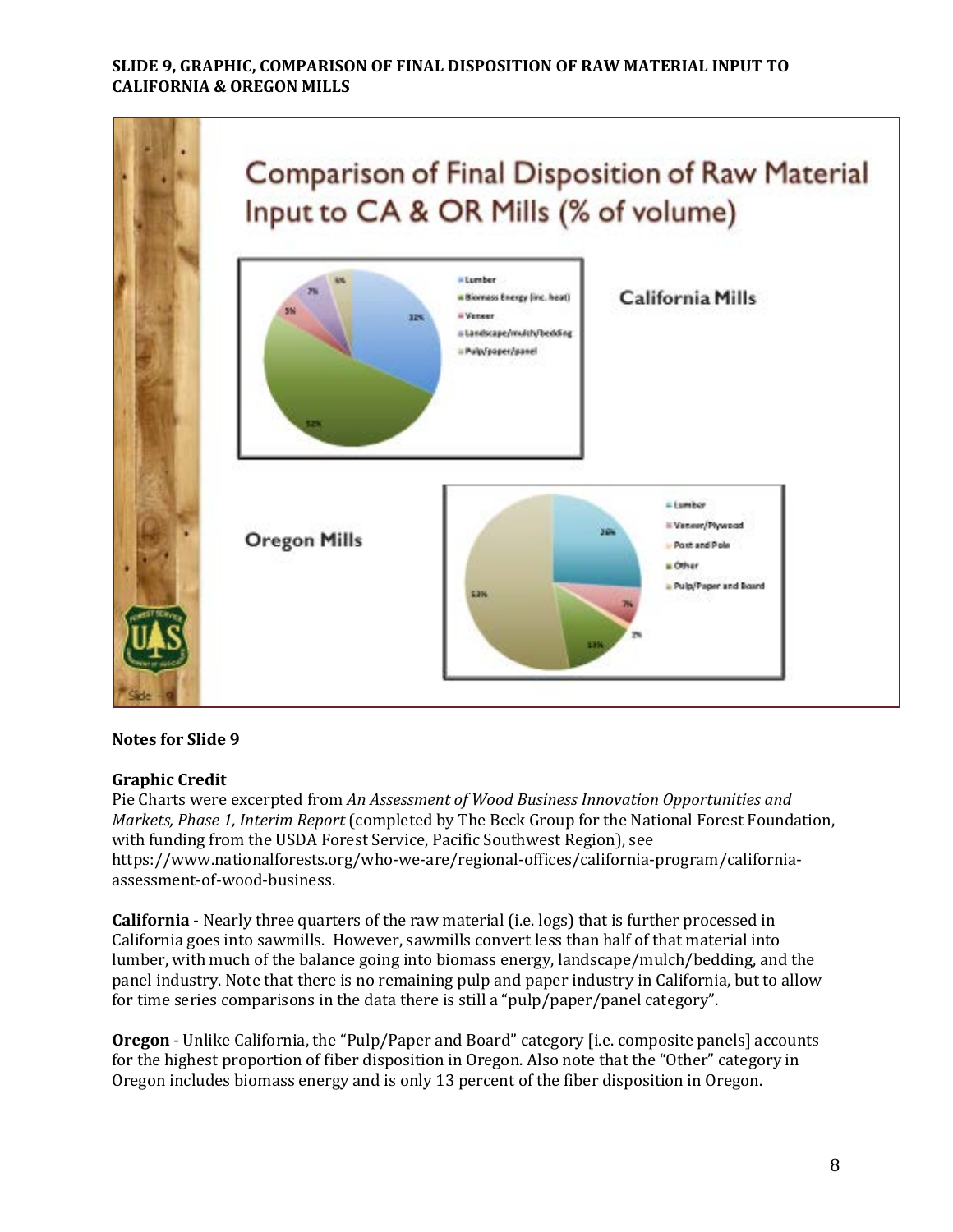

#### **Photo Credits**

Photo 1, Siskiyou Complex, Oregon (L. Swan, 7/2008) Photo 2, Blue Stain Pine Lumber, SPI Sonora Standard (L. Swan, 7/2016)

**Log Market –** With the exception of the North Coast, the log market in California has been dominated by fire salvage and insect/disease logs, especially in the Central and Southern Sierra, for at least the last 3 years and for the last 2 years there has been a huge increase in drought/bark beetle mortality. SPI Lincoln noted that they have been cutting fire salvage for the last 3 yrs as has the SPI Sonora-area mills and Sierra Forest Products. SPI Sonora-area mills and Sierra Forest Products also have been cutting primarily drought/bark beetle mortality the last 1.5 yrs.

**Log Market, Species Changes** – Mills from Sonora south are seeing a heavy increase in pine because of drought/bark beetle mortality - up to 80% of species mix, which is close to double normal green volume of some mills.

**Log Quality Changes** –Drought/bark beetle logs showing blue stain while still have green needles. Logs are drier, which creates issues with cracking and checking. These are considered serious saw log defects when scaled, which greatly reduce non-defect volumes and value. Insect holes are also showing up quicker, which affects log and lumber quality and prices.

**Export Log Market** – Export log market is more active than in many years in Central and Southern Sierra. This is somewhat unusual because of general Chinese log market downturn and reduction in West Coast log exports in general. One size estimate for the particular Chinese log market where most logs are going from the Central and Southern Sierra is up to 200 MMBF/yr in size. Probably will hit 80-90 MMBF this year from the two main exporters. Log quality is becoming a serious issue though. According to one source, started summer 2016 with 2-3% log defect, but by early fall was at 40% defect, which means cannot accept those logs because paid on net scale, not gross scale (serious defects, such as cracking, can apparently open up over a weekend). Have tried end coating and water, but did not make enough difference. Federal log export waiver also being discussed.

**Scenario 1** – Using mid-2016 Aerial Detection Survey data, the Forest Service estimated about 3.7 million dead trees were critical to be removed from high hazard zones. Assuming about 1.23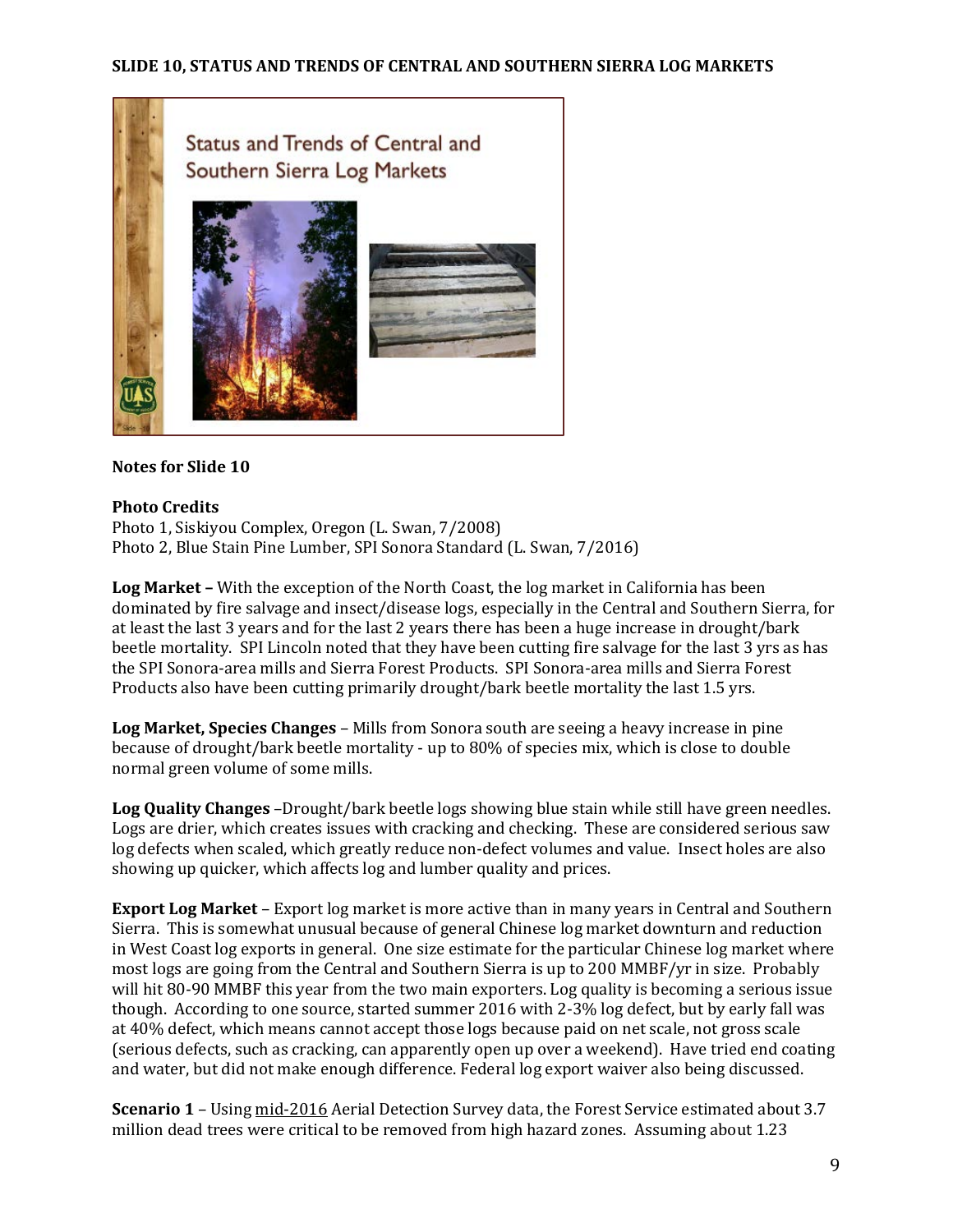BDT/tree, this equals about 4.5 million BDT. Assuming about 6.5 GT/MBF and 2 GT/BDT, this equals approximately 1.4 billion bd ft (log scale). Most of this volume is in the Southern Sierra at this point. Assuming this volume can be marketed for up to 3 years (which is becoming increasingly debatable), then 1.4 billion BF/3 years = 467 MMBF/yr. To process 467 MMBF/yr would require doubling the combined capacity of SPI Lincoln, SPI Sonora Standard/Chinese Station and Sierra Forest Products (467 MMBF/235 MMBF), even if transportation costs were ignored.

## **SLIDE 11, STATUS AND TRENDS OF CENTRAL AND SOUTHERN SIERRA FIBER OR BIOMASS MARKETS**



## **Notes for Slide 11**

## **Photo Credits**

Photo 1, SPI Bark Mulch Plant, Jamestown (L. Swan, 7/2015) Photo 2, Sierra Pine Particle Board Plant, Martell (L. Swan, 7/2015)

**Fiber Quality Changes** – Wood fiber quality will probably decline significantly within 5-7 yrs. Certain niche markets will not accept blue stain fiber, such as Japanese fuel pellet exports and large animal bedding (e.g. race horse) (in both cases, blue stain is seen as mold).

**Fiber Market Exports** – Have not seen any upturn, although businesses continue to check out potential. Domestic market is poor (e.g. pulp/paper).

**Bark** – Bark mulch continues to be most valuable fiber market.

**Biomass Power Industry** – N. California has better cost structure, and less competition from ag and urban. Southern San Joaquin has had least appealing cost structure, and more competition from ag and urban.

**BioRAM 1 and 2** – Governor's Emergency Proclamation for 50 MW/yr of biomass power (BioRAM 1) (Bioenergy Renewable Auction Mechanism) and SB 859 with 125 MW/yr of biomass energy (BioRAM 2) makes things more interesting. The utilization requirement for forest biomass is about 140 MW/yr (in-woods and processing residuals). Without these interventions, would have seen at least 198 MW/yr of biomass power contracts expire since June, 2016, of which at least 2-3 are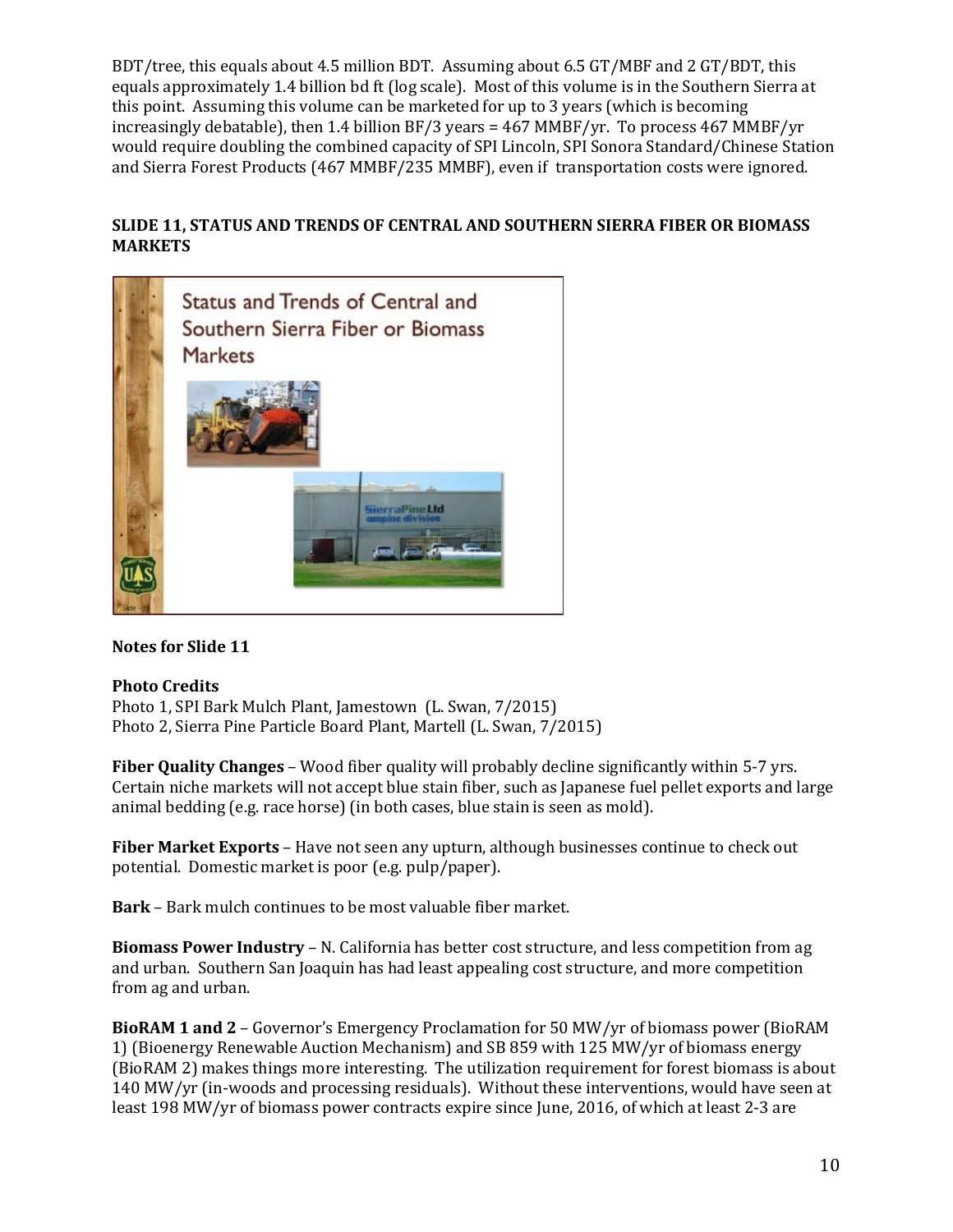closest to the main tree mortality volumes in the Central and Southern Sierra. Will not know results until probably early December.

**BioMAT** – The Bioenergy Market Adjustment Tariff (BioMAT) program implements SB 1152 for small biomass power plants (<3 MW to the grid). It describes the mechanism by which the PPA price for electricity increases using an auction process. Projects are just now gaining some momentum. One facility has broken ground (North Fork, 1 MW) and expect another couple within 12 months. About 10 facilities are in development or planning (estimated 20 MW total or about 160,000 BDT potential consumption of biomass).

**Scenario 2** - Assuming that minimal saw logs will be salvaged from tree mortality after the next year or two, then the "critical" 4.5 million BDT (mid-2016 estimate) that needs to be removed from high hazard zones will probably have to go to fiber markets, such as biomass power. Assuming conservatively 5 yrs of adequate fiber quality, this would be about 900,000 BDT/yr, most of which is currently in the central and southern Sierra. This amount of fiber would require about 5 plants the size of Pacific Ultrapower (Chinese Station) or Rio Bravo Fresno to consume, assuming forest mortality is their only fuel source and there is sufficient funds to subsidize removals. Realistically about \$60 – \$70 million per year is needed to make this happen, assuming government agencies find funding for project planning, prep and implementation.

**SLIDE 12, CENTRAL AND SOUTHERN SIERRA INFRASTRUCTURE TRENDS**





#### **Photo Credits**

Hammering Out Circular Saw, Malheur Lbr., John Day, OR (L. Swan, USFS, 11/2015) Millwirght Grinding, Fruit Growers Supply, Yreka, CA (L. Swan, USFS, 3/2016)

**Processing Infrastructure** – No major changes in sawmill capacity is projected, but everyone would prefer less blue stain pine, and a larger percentage of fir and cedar. The Forest Service has contacted a variety of industry players within and outside of California, but industry and investor appetite is minimal for large quantities of blue stain pine.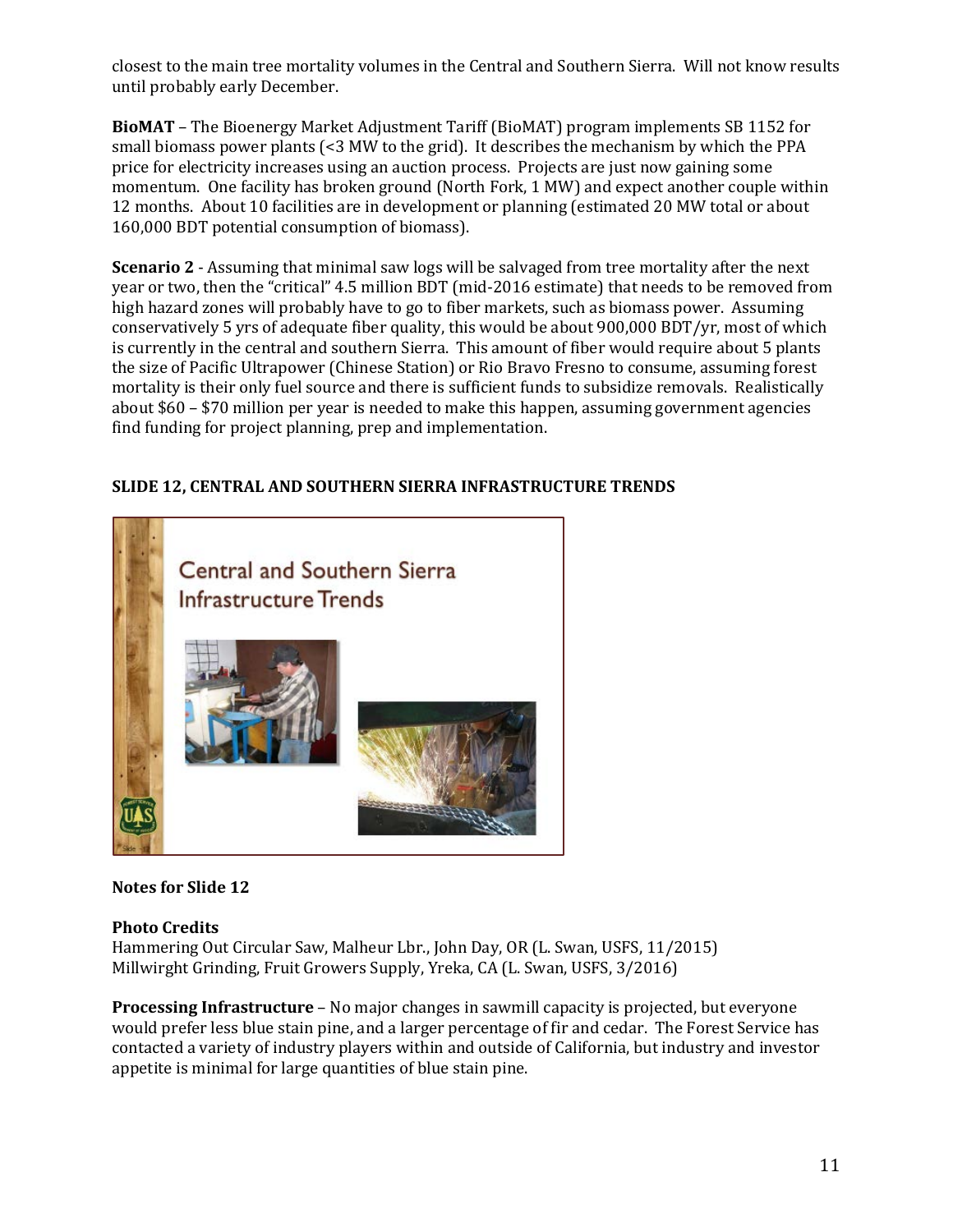**Residuals Infrastructure** – Biggest changes could be because of SB 859 and keeping open several biomass power plants open that were projected to close. It will be very challenging though, to supply even medium-size biomass power plants with the required 80% forest fuel.

**Transportation** – Key issue is availability of log trucks when needed. In part has to do with Tier 4 emissions control technology and new equipment purchase costs.

**Specialized Skills and Knowledge** – Have been running into faller shortage – utility power line hazard tree removal contractors offer higher wages. In general, most mills have open entry-level positions that are difficult to keep filled. Sierra Forest Products runs an extended "1 shift" and does not foresee adding a shift, in part due to shortage of supervision and skill positions, such as millwrights and electricians.

**Capacity Increase, BioMAT and Other Projects** – Expect to see 2-3 BioMAT projects developed in Central and Southern Sierra over the next 3-4 years, and possibly other miscellaneous projects, such as additional whole log shavings and mulch/soil capacity. In total, this might add about 156,000 GT of fiber consumption capacity or about 24 MMBF equivalent. Critical aspect for economic success will be co-located businesses.

## **SLIDE 13, WHAT MORE COULD WE BE DOING?**



#### **Notes for Slide 13**

**Firewood -** The U.S. Forest Service in California estimates that in 2015 about 107,000 tons of firewood (12% MC) were cut and transported from National Forests. The most volume came from five National Forests: Lassen NF (19,089 tons), Shasta-Trinity NFs (15,361 tons), Plumas NF (13,584 tons), Klamath NF (13,387 tons), and Inyo NF (7,290 tons). \*Conversion used was average 28 lbs/cf @ 12% MC air-dried (PP and JP). Did not include adjustment for hardwoods.

**Industrial Compost Examples –** Enclosed facility owned and operated by Inland Empire Regional Composting Authority, Rancho Cucamonga, consumes about 60,000 tons/yr of wood waste. Outdoor facility owned and operated by Synagro, Taft, consumes up to 100,000 tons/yr of wood waste.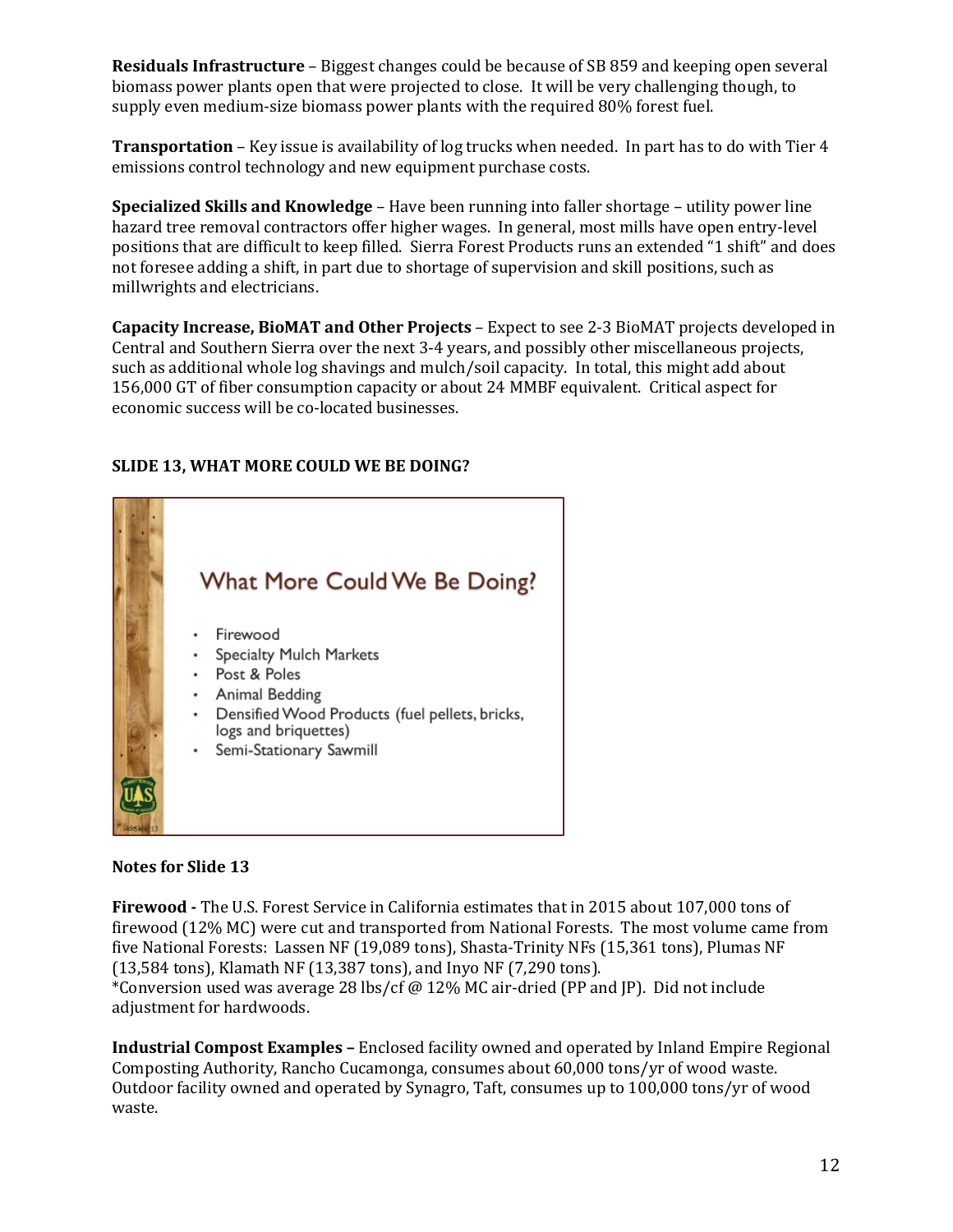**Specialty Mulch Markets** – Includes playgrounds and pathways. Also niche market for biofilters, which are primarily used in California to reduce odor. Specs are tight. Customers are mainly wastewater treatment facilities and composting facilities that utilize biosolids. There are artificial substitutes, but these are more costly, however, they do not have to be replaced as often. The biofilter at the Inland Empire Regional Composting Authority, Rancho Cucamonga, is probably the largest one on the West Coast (about 32,700 cu yds or 8,000 gt).

**Post & Poles** – Currently 2 manufacturers in California, SPI Anderson Pole Plant (utility grade pole) and Blue Lk. Round Stock (Anderson). California probably has largest post/pole mkt. in Western U.S. because of trellising systems used for some crops in the Central Valley and elsewhere.

**Animal Bedding, Whole Log Shavings Plant** - The only whole log shavings plant in California is California Wood Shavings (American Wood Fiber), Jamestown, CA. There are two whole log shavings manufacturers in Oregon, one in Redmond and the other co-located at the Bear Mountain Forest Products pellet plant in Cascade Locks. Historically, the animal bedding market on the West Coast has been served by sawmill residues (shavings), however, as the number of mills decreased, demand for shavings grew with the increasing population. A whole log shavings plant with 2 modern shavings machines can utilize over 21,000 gt/yr of logs. American Wood Fiber also runs a bagging plant in Marysville using sawmill residues.

**Densified Wood Products** – Aware only of Mallard Creek (Sacramento), which uses remanufacturing residue. Also understand from an industry source that Siskiyou Forest Products (Anderson) may make or have made fire logs (unconfirmed). Fire brick feasibility study in the Sonora area was completed a few years ago by Andrew Haden (OR). California is an attractive market for residential fuel pellet manufactures and there continue to be on-going discussions at various locations.

**Semi-Stationary Sawmill** – One experienced semi-stationary sawmill operator estimates he can cut about 1 TL of logs per day with his current band mill operation (about 5 MBF log scale/TL). He also said he produces 1,100 – 1,200 BF lumber scale/hr. Assuming a 6 hr day this means about 7 MBF lumber production/day. Most mobile mills in California are probably on the coast, from Santa Cruz north to Eureka. The one operator thinks California might be in the top 3-5 states in terms of the number of small, portable mills, with NY, GA and TN ahead, with perhaps 1,500 – 2,000.

**Impact Example**, 1 Band Mill, Experienced Operator – Assume 5 MBF log scale consumption /day, 208 production days, 1 shift: 208 production days/yr \* 5 MBF/day = 1,000 MBF/yr (1.0 MMBF). Assume 15 MBF/ac tree mortality:  $1,000$  MBF/yr  $*$  1 ac/15 MBF = 67 ac/yr.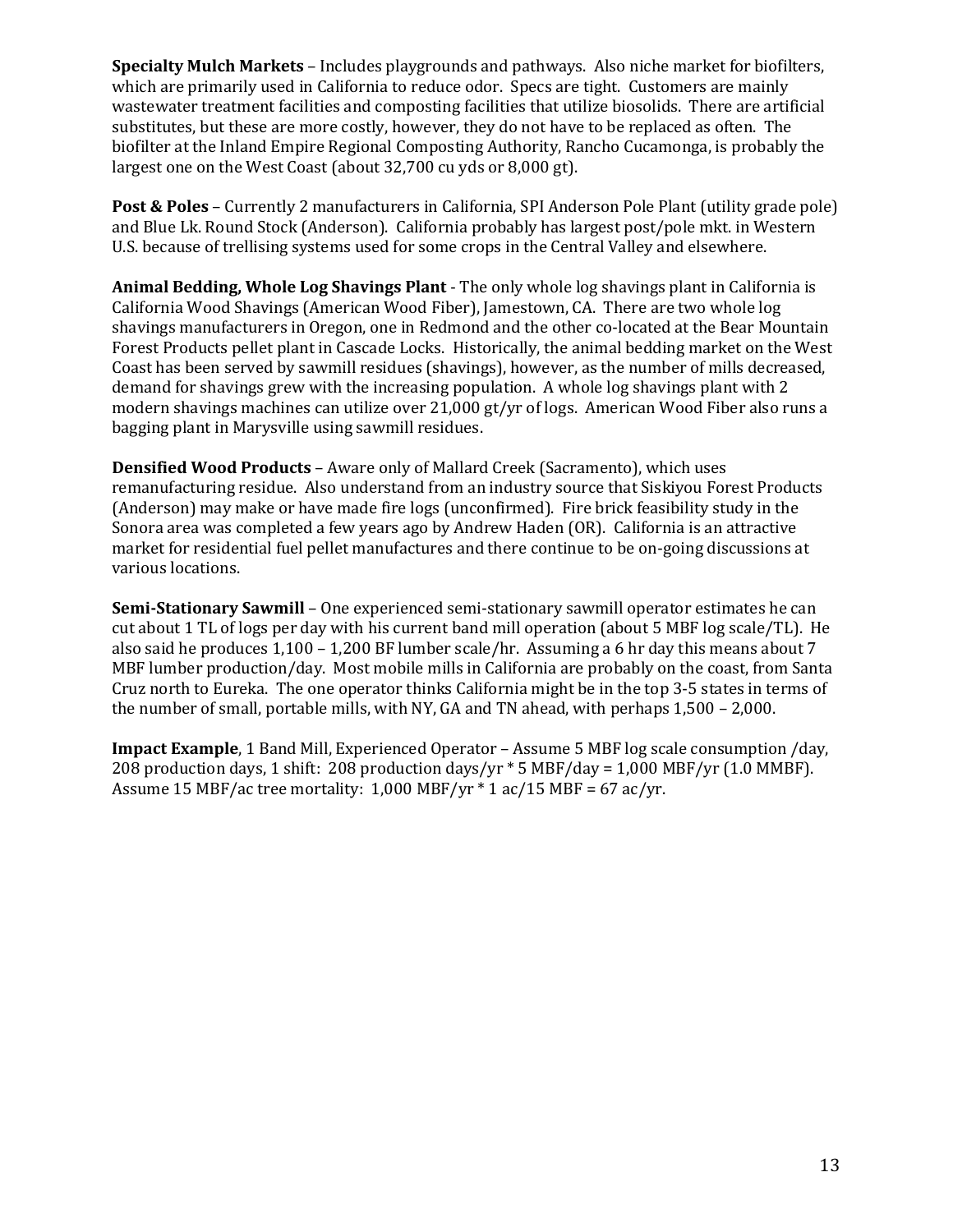

**Forest Service-Funded California Wood Products Industry Assessment** - Special funding from the Forest Service was obtained to perform an assessment of current deployed technology and industry in California, and what might be deployed in the near future to increase the pace and scale of ecosystem restoration treatments. Reports (2) are posted on the National Forest Foundation web site (https://www.nationalforests.org/who-we-are/regional-offices/california-program ) and UC Berkeley Biomass Center web site (http://ucanr.edu/sites/WoodyBiomass/, see the Library tab).

**Cross-Laminated Timber (CLT)** – Cross laminated timber (CLT) is an engineered wood product made of alternating layers of dimensional lumber. The development of a CLT market will be the first new use of dimensional lumber in many years. The CLT slabs can be used for such things as well drilling pads and bridge decking without modification. CLT can also be used in buildings, where if properly engineered and designed, can be installed much quicker than standard building techniques allow (cost savings). CLT is used more in Europe than the U.S. At this point, there are only four plants in N America, 2 in Canada and 2 in the U.S. Two CLT plants in Western U.S. are: D.R. Johnson, Riddle, OR, and SmartLAM, Columbia Falls, MT. Architects indicate the key factor holding back the market is lack of supply. Uncertain how much blue stain pine lumber can be used.

**Veneer Plants** – Two existing veneer plants in N. California, Timber Products (Yreka) and Roseburg (Weed). None further south because of species preference (DF), appropriate supply, and proximity to Southern Oregon plywood and laminated veneer lumber (LVL) manufacturing base. However, can use blue stain pine and some insect holes in plywood interior core layers.

**Oriented Strand Board (OSB)** – OSB is a structural panel that has wide use in buildings and industrial applications. Initial investigations by The Beck Group indicated closest OSB suppliers for CA, which is the Western U.S. largest market, are about 1,000 miles away in British Columbia and Texas. Initial feasibility study indicated that an OSB plant would require about \$166 million capital investment and require 670,000 GT/yr, and might affect up to 27,000 ac of forestland annually. It is assumed the OSB plant would pay about \$23.5 million annually for raw material. Forest Service provided grant funds to conduct more detailed due diligence with interested company for a N. CA location. All investigations are taking place in Anderson area because of fiber requirements and potential access to sawmill residuals (if switch from chipping heads to stranding heads).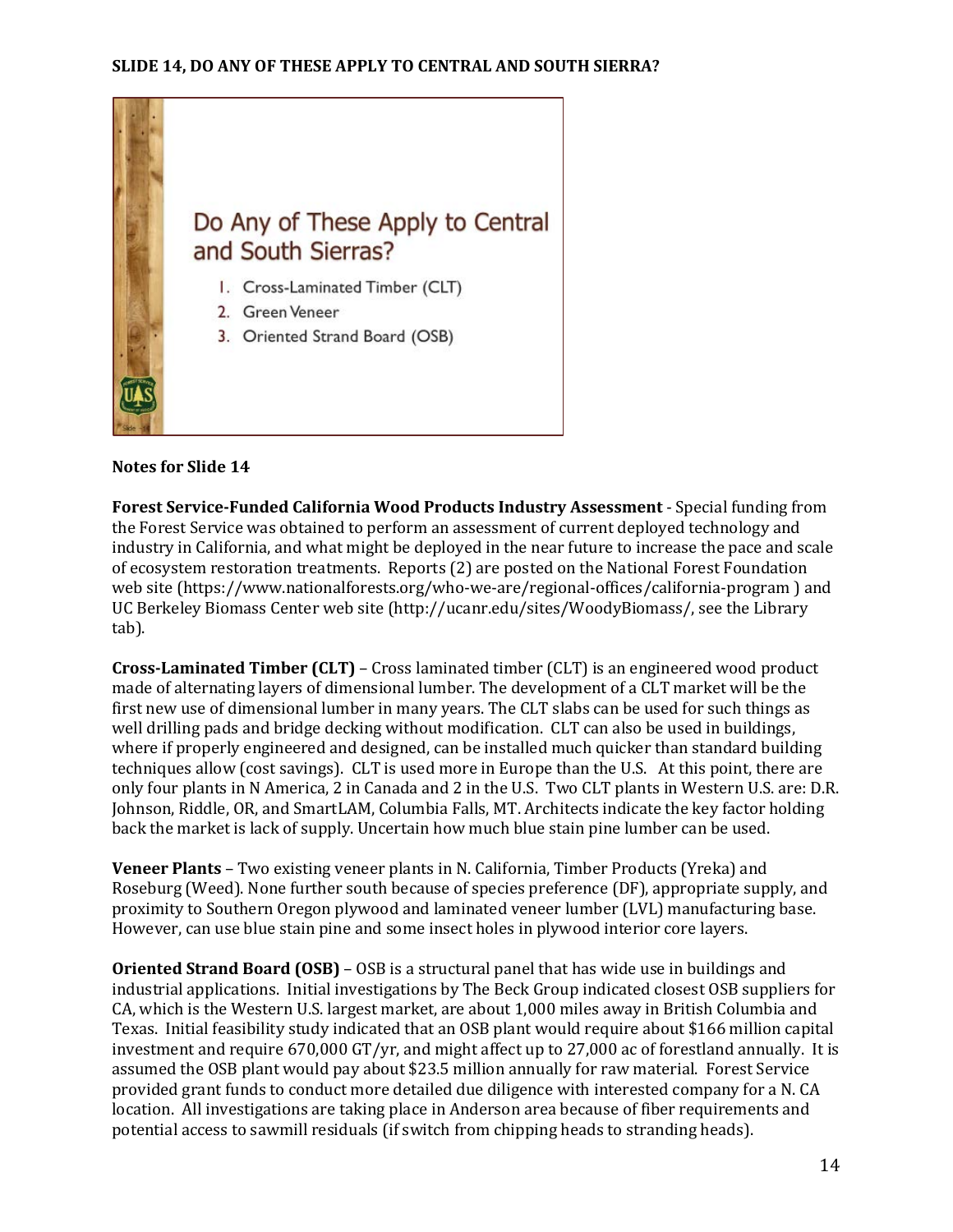

**Gasification (partial air)** – Not new, but not well proven commercially in U.S. at the scale needed for BioMAT projects. However, there is high interest and commitments from many BioMAT projects.

**Fast Pyrolysis (no air) and Liquid Fuels** – Liquid fuel examples include biooil, cellulosic ethanol, butanol, and with further refining, jet fuel, diesel and naphtha (Red Rock Biofuel example, 140,000 bdt and 15 million gallons of liquid products). No large scale commercial facilities yet operating in U.S.

**Portable Technologies** – Several demo. units for fast pyrolysis and gasification technologies have made inquiries about locations to operate over the last 3-4 years, but potential host responses have been restrained.

**Liquid Fuels** – Red Rock BioFuels LLC (Lakeview, OR) has obtained necessary permits, but construction not yet started. Red Rock BioFuels is planning to make diesel, jet fuel, and naphtha (140,000 BDT/yr input and 15 million gallons/yr of liquid products output). If successful, this would be the first large scale wood cellulose to liquid fuel commercial facility in the U.S. (there have been previous attempts, such as KiOR, MS)

**Biochar** – BioChar is a popular topic lately. BioChar is a char that is made for a specific purpose, usually related to soil and crop production enhancement, but also for other products, such as where activated charcoal is currently used (e.g. filtration). Most of the small biomass power plants proposed in California will use gasification, which can produce higher quality char than a larger biomass power plant that uses conventional technology. It is hoped by many of the groups developing small-scale biomass power plants (i.e. BioMAT projects) that markets will develop sufficiently to allow them to generate revenue from the char they will produce and would otherwise have to find other ways and means to dispose.

The UC Davis Soil and Environmental Chemistry Lab maintains a Biochar Database with over 1,000 samples. They report "explosive growth" in research between 2006 – present. Their analysis indicates that feedstock and pyrolysis temp. are very important. Common fallacy is short-term observations are extrapolated to indicate long-term benefits. "No clear predictive performance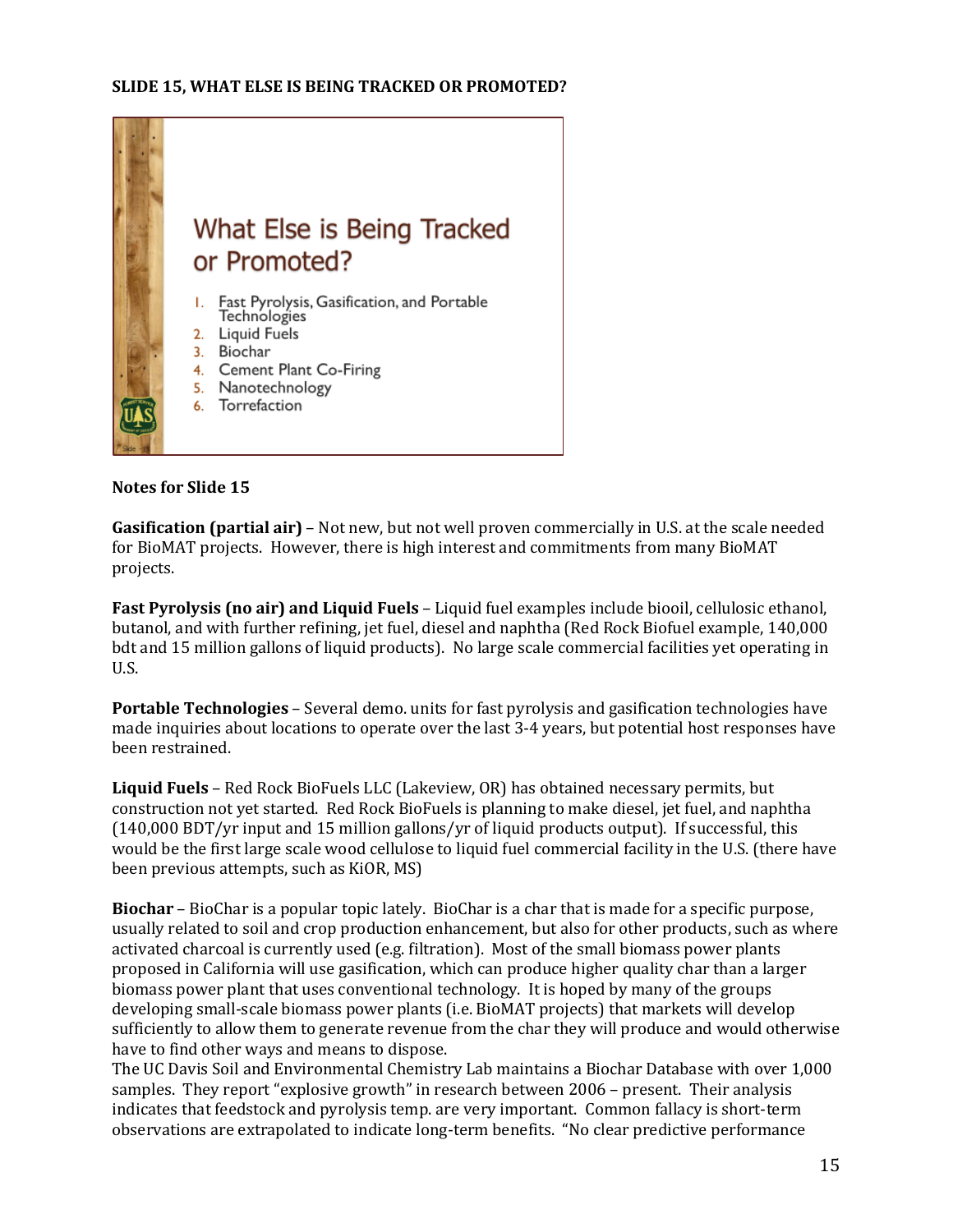factors". California now has statewide biochar research steering committee and recently passed AB 2511 to help establish consistent quality standards.

**Cement Plant Co-Firing** – California has at least 6-7 cement plants, mostly in S. California. At least three cement plants in S. California utilize or are set-up to utilize some wood waste. If one of the larger ones, such as CEMEX, decided on a goal of 25% wood instead of coal, this would require about 160,000 BDT/yr (equivalent to about a 20 MW biomass power plant). Unknown when or how much increasing GHG emissions restrictions will apply.

**Nanotechnology** – One sheet of paper is about 100,000 nanometers. Basically produce either crystals and febrils through hydrolysis (former) or grinding (latter). Testing in progress on actual forest biomass to determine best pathways – previously used bleached white pulp. Worldwide race to find commercial applications, but very few yet. The Forest Service Forest Products Lab (FPL) is very engaged and there is a project in progress utilizing forest processing residuals from Yreka, California. Potential to see a cement/nanotechnology bridge deck application next summer in Siskiyou County (2017). Other applications being tested include fruit coating, structural insulated panels and polylactic acid (biodegradable thermoplastic, similar to polypropylene).

**Torrefaction** – The Forest Service is partner with U.S. Endowment in Oregon Torrefaction LLC, which is producing torrefied material for a test burn at the Pacific Power & Light coal plant in Boardman, OR. Need 8,000 tons for the test burn. It will be challenging to obtain this amount given status of production technology.



## **SLIDE 16, CONCLUSIONS**